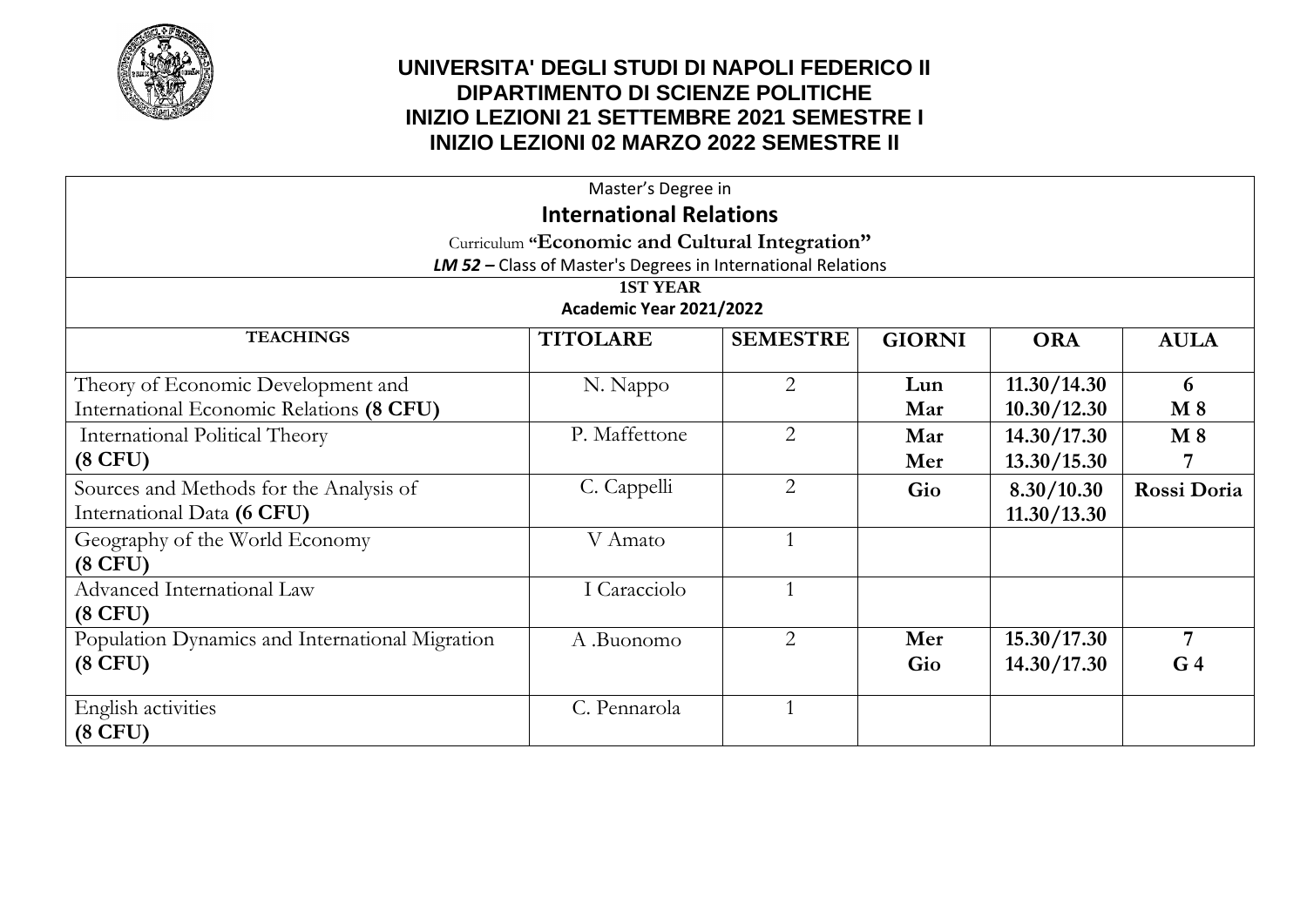

| 2ND YEAR<br>Academic Year 2020/2021                 |                 |                 |               |             |                |
|-----------------------------------------------------|-----------------|-----------------|---------------|-------------|----------------|
| <b>TEACHINGS</b>                                    | <b>TITOLARE</b> | <b>SEMESTRE</b> | <b>GIORNI</b> | <b>ORA</b>  | <b>AULA</b>    |
| Local and Global Development                        |                 |                 |               |             |                |
| $(6$ CFU)                                           | P. De Vivo      |                 |               |             |                |
| <b>Evolution of Financial Markets</b>               |                 |                 | Lun           | 12.30/14.30 | G <sub>4</sub> |
| $(6$ CFU)                                           | M. Albanese     | $\overline{2}$  | Gio           | 10.30/12.30 | G <sub>1</sub> |
| European Political Economy                          |                 |                 |               |             |                |
| $(6$ CFU)                                           | No Activate     | 2               |               |             |                |
| European Law and International Economic             |                 |                 | Lun           | 15.30/17.30 | G <sub>4</sub> |
| Relations (6 CFU)                                   | F. Ferraro      | $\overline{2}$  | Mer           | 15.30/17.30 | M 6            |
| International Relations: History and Current Issues |                 |                 |               |             |                |
| $(8$ CFU)                                           | S. Stallone     |                 |               |             |                |
| International business Administration               |                 |                 | Mer           | 12.30/14.30 | M 6            |
| $(6$ CFU)                                           | F. Fusco        | $\overline{2}$  | Gio           | 15.30/17.30 | G <sub>1</sub> |
| Arabic                                              |                 |                 | Lun           | 8.30/10.30  | <b>On Line</b> |
| $(6$ CFU)                                           | C.A. Cascino    | $\overline{2}$  | Ven           | 9.30/12.30  |                |
| Chinese                                             |                 |                 | Mar           | 15.30/17.30 |                |
| $(6$ CFU)                                           | S. Di Fusco     | $\overline{2}$  | Ven           | 15.30/18.30 | <b>On Line</b> |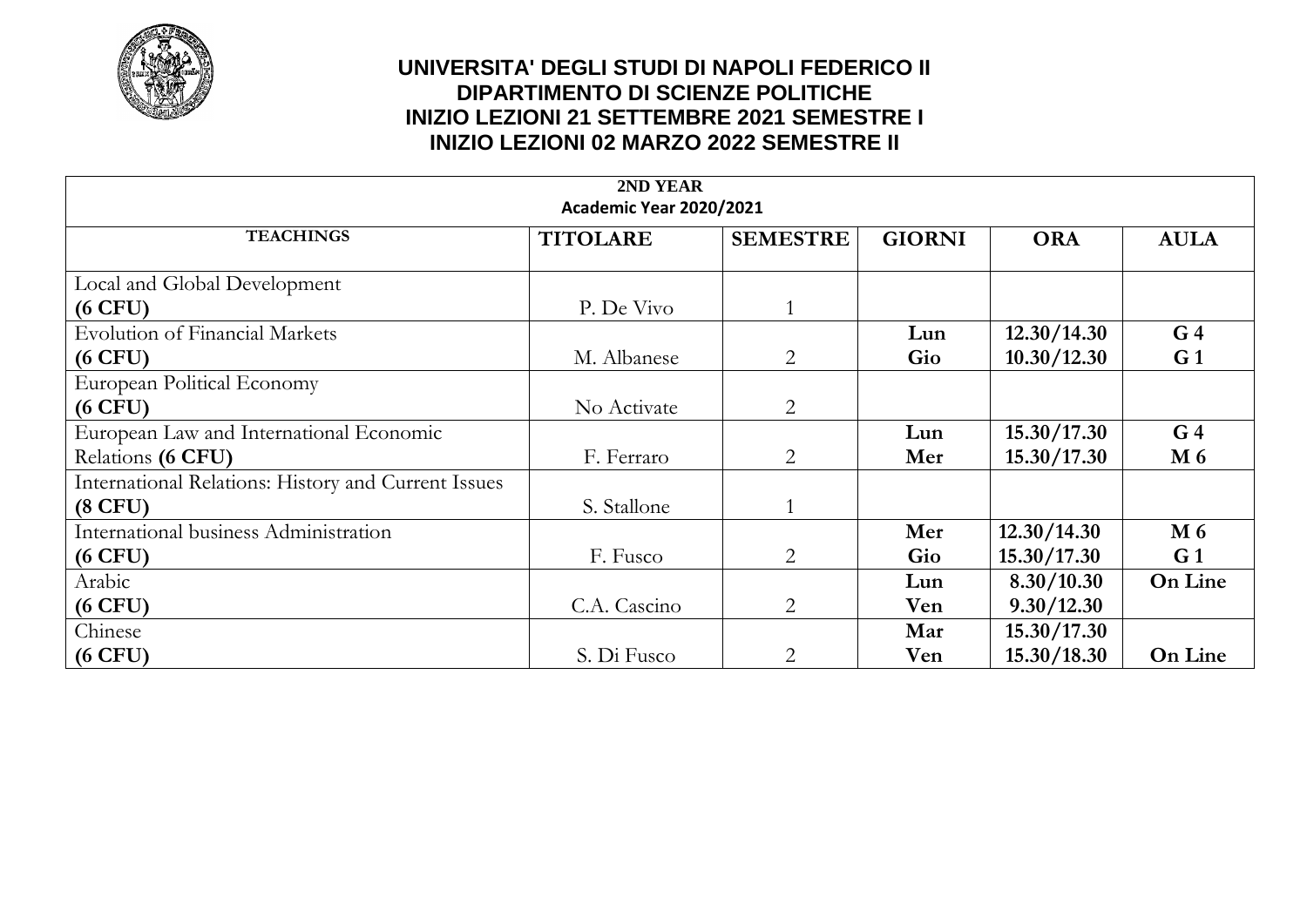

| Master's Degree in                                           |                         |                 |               |               |                |  |
|--------------------------------------------------------------|-------------------------|-----------------|---------------|---------------|----------------|--|
| <b>International Relations</b>                               |                         |                 |               |               |                |  |
| Curriculum "Security and Diplomacy"                          |                         |                 |               |               |                |  |
| LM 52 - Class of Master's Degrees in International Relations |                         |                 |               |               |                |  |
|                                                              | Academic year 2021/2022 |                 |               |               |                |  |
| <b>1ST YEAR</b><br>Academic Year 2021/2022                   |                         |                 |               |               |                |  |
| <b>TEACHINGS</b>                                             |                         |                 |               |               |                |  |
|                                                              | <b>TITOLARE</b>         | <b>SEMESTRE</b> | <b>GIORNI</b> | <b>ORA</b>    | <b>AULA</b>    |  |
| Theory of Economic Development and                           | N. Nappo                |                 | Lun           | 11.30/14.30   | 6              |  |
| International Economic Relations (8 CFU)                     |                         | $\overline{2}$  | Mar           | 10.30/12.30   | $M_8$          |  |
| International Political Theory                               | P. Maffettone           |                 | Mar           | 14.30/17.30   | $M_8$          |  |
| $(8$ CFU)                                                    |                         | $\overline{2}$  | Mer           | 13.30/15.30   |                |  |
| Sources and Methods for the Analysis of                      | C. Cappelli             |                 | Gio           | 8.30/10.30    | Rossi Doria    |  |
| International Data (6 CFU)                                   |                         | $\overline{2}$  |               | 11.30 / 13.30 |                |  |
| Geography of the World Economy                               | V Amato                 |                 |               |               |                |  |
| $(8$ CFU)                                                    |                         |                 |               |               |                |  |
| Advanced International Law                                   | I Caracciolo            |                 |               |               |                |  |
| $(8$ CFU)                                                    |                         |                 |               |               |                |  |
| Population Dynamics and International Migration              | A. Buonomo              |                 | Mer           | 15.30/17.30   | 7              |  |
| $(8$ CFU)                                                    |                         | $\overline{2}$  | Gio           | 14.30/17.30   | G <sub>4</sub> |  |
| English activities                                           | C. Pennarola            |                 |               |               |                |  |
| $(8$ CFU)                                                    |                         |                 |               |               |                |  |